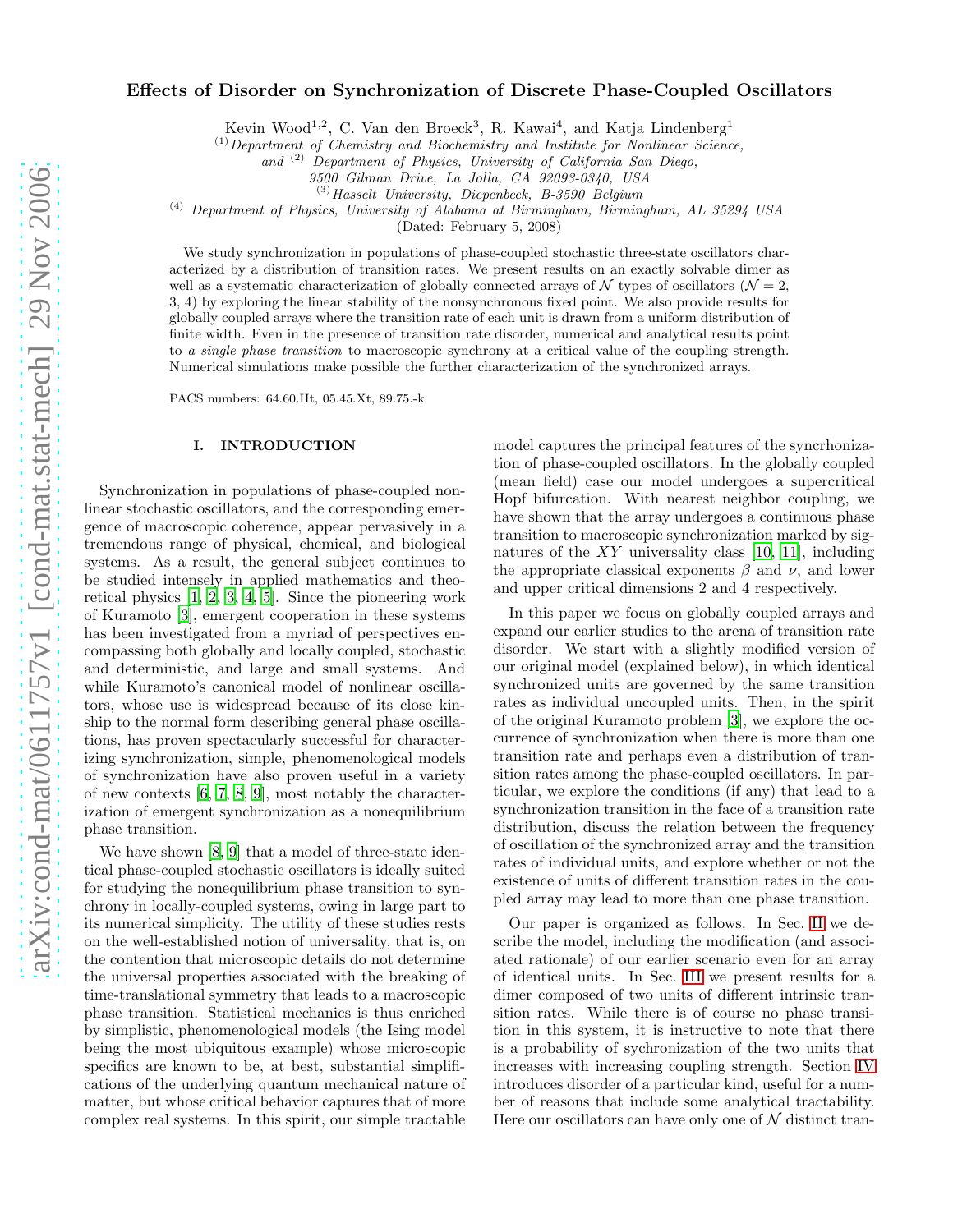sition rates, where  $\mathcal N$  is a small number. We pay particular attention to the dichotomous case,  $\mathcal{N} = 2$ . This simple disordered system reveals some important general signatures of synchronization. We also consider the cases  $\mathcal{N} = 3$  and  $\mathcal{N} = 4$ , but find that the  $\mathcal{N} = 2$  case already exhibits most of the interesting qualitative consequences of a distribution of transition rates. In particular, we are able to infer the important roles of the mean and variance of the distribution. In Sec. [V](#page-8-0) we generalize further to a uniform finite-width distribution of transition rates and explore this inference in more detail. Section [VI](#page-10-11) summarizes our results and poses some questions for further study.

### <span id="page-1-0"></span>II. THE MODEL

Our point of departure is a stochastic three-state model governed by transition rates  $g$  (see Fig. [1\)](#page-1-1), where each state may be interpreted as a discrete phase [\[8](#page-10-7), [9\]](#page-10-8). The unidirectional, probabilistic nature of the transitions among states assures a qualitative analogy between this three-state discrete phase model and a noisy phase oscillator. The linear evolution equation of a single oscillator is  $\partial P(t)/\partial t = MP(t)$ , where the components  $P_i(t)$  of the column vector  $P(t) = (P_1(t) P_2(t) P_3(t))^T$  (T denotes the transpose) are the probabilities of being in states  $i = 1, 2, 3$  at time t, and

$$
M = \begin{pmatrix} -g & 0 & g \\ g & -g & 0 \\ 0 & g & -g \end{pmatrix}.
$$
 (1)

The system reaches a steady state for  $P_1^* = P_2^* = P_3^* =$ 1/3. The transitions  $i \rightarrow i+1$  occur with a rough periodicity determined by g; that is, the time evolution of our simple model qualitatively resembles that of the discretized phase of a generic noisy oscillator with the intrinsic eigenfrequency set by the value of g.

To study coupled arrays of these oscillators, we couple individual units by allowing the transition rates of each unit to depend on the states of the units to which it is connected. Specifically, for N identical units we choose the transition rate of a unit  $\nu$  from state i to state j as

<span id="page-1-2"></span>

<span id="page-1-1"></span>FIG. 1: Three-state unit with transition rates g.



3

 $0.4$ 

<span id="page-1-3"></span>FIG. 2: (Color online) Phase space surface of the steady state probability  $\mathcal{P}_{A}^{*}$  that both units of a dimer are in the same state, indicating perfect synchronization, for  $\gamma_2 = 0.5$  and a range of  $\gamma_1$  and a.

 $\overline{c}$ 

 $\mathbf{a}$ 

ı



FIG. 3: The steady state probability  $\mathcal{P}_{A}^{*}$  that both units of a dimer are in the same state for a range of  $\mu$  and  $\alpha$ . Top: contour image. Bottom: a single curve for  $a = 2.2$ . In the latter case, it is clear that as  $\mu$  rises, synchronization rapidly decreases.

where  $\delta$  is the Kronecker delta, a is the coupling parameter,  $q$  is the transition rate parameter,  $n$  is the number of oscillators to which unit  $\nu$  is coupled, and  $N_k$  is the number of units among the  $n$  that are in state  $k$ . Each unit may thus transition to the state ahead or remain in its current state depending on the states of its nearest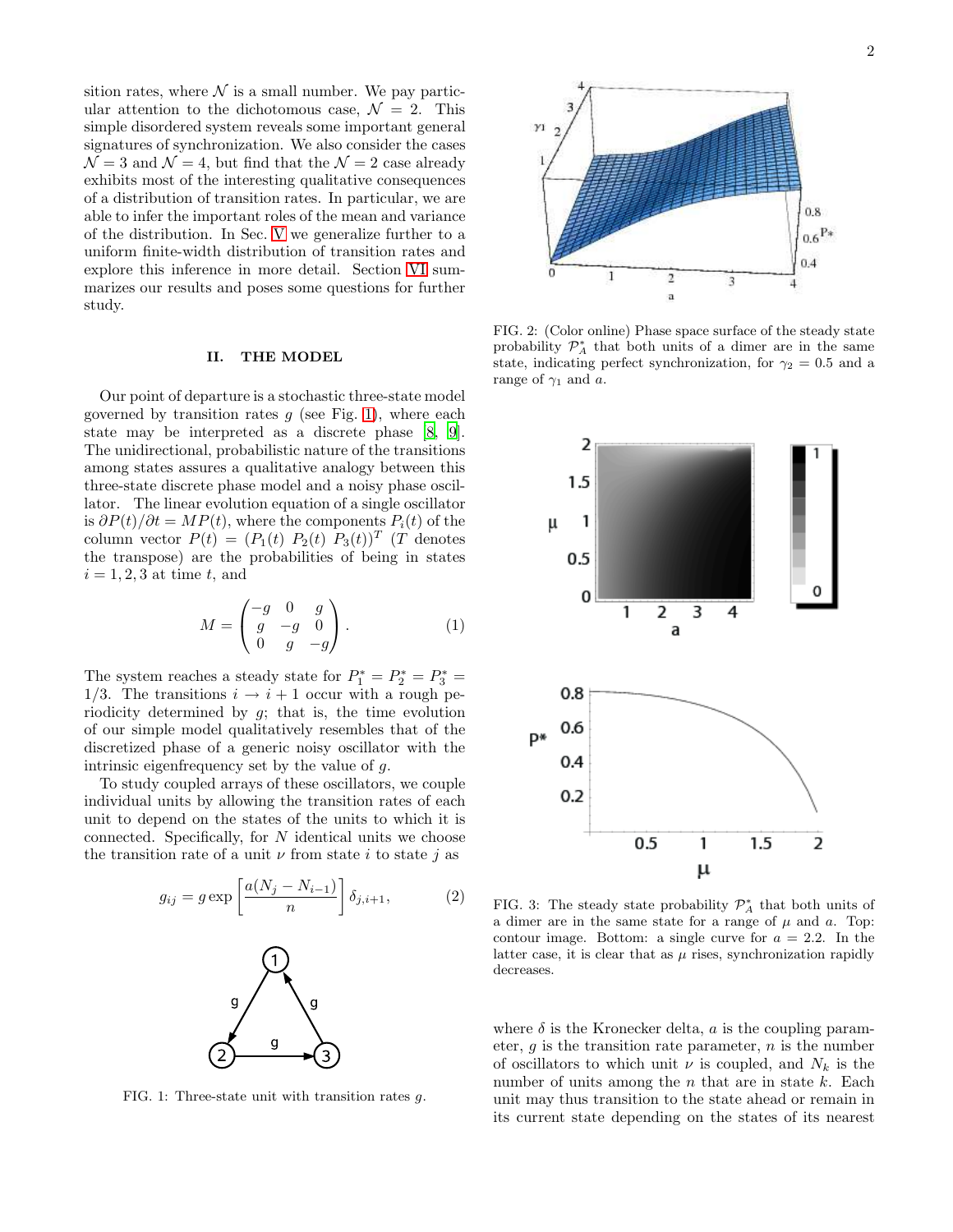neighbors. In our earlier work we considered the globally coupled system,  $n = N - 1$ , and also nearest neighbor coupling in square, cubic, or hypercubic arrays,  $n = 2d$  $(d =$  dimensionality). Here we focus on the globally coupled array.

Our previous work used a slightly different form of the coupling [\(2\)](#page-1-2), with  $N_{i-1} \rightarrow N_i$ . While the differences in these details do not in any way affect the characterization of the synchronization transitions, that earlier choice was numerically advantageous because it led to a phase transition at a lower critical value  $a_c$  of the coupling constant  $(a_c = 1.5$  in the globally coupled array) than other choices. A lower coupling in turn facilitates numerical integration of equations of motion because the time step that one needs to use near the phase transition must be sufficiently small,  $dt \ll e^{-a}/g$ . However, that earlier coupling choice brought with it a result that is undesirable in our present context (but was of no consequence before). In our earlier model, as the units become increasingly synchronized above the transition point, the average transition rate of a cluster becomes substantially dependent on the value of a; specifically, the transitions and cluster oscillation frequency slow as a is increased due to an exponential decrease in the transition probability. To cite an explicit example, consider a small subsystem composed of units which are all in the same state at time  $t$  (that is, a cluster of units which are perfectly synchronized). The previous form of the coupling yields an exponentially small transition rate in this case, and hence the oscillation frequency of this microscopic cluster approaches zero for high values of a. Since here we specifically wish to analyze the effects of transition rate disorder, it is desirable to deal with a model in which the average transition rate of identical synchronized units depends only on their intrinsic transition rate parameter and not on coupling strength. The form [\(2\)](#page-1-2) reduces simply to the constant g when the coupled units are perfectly synchronized. While the critical coupling in this new version is higher than in our earlier model and hence is numerically less efficient, no other features of the synchronization transition are affected. This in fact supports the desired insensitivity of the interesting macroscopic features of the model to microscopic modifications.

For a population of  $N \to \infty$  identical units in the mean field (globally coupled) version of this model we can replace  $N_k/N$  with the probability  $P_k$ , thereby arriving at a nonlinear equation for the mean field probability,  $\partial P(t)/\partial t = M[P(t)]P(t)$ , with

$$
M[P(t)] = \begin{pmatrix} -g_{12} & 0 & g_{31} \\ g_{12} & -g_{23} & 0 \\ 0 & g_{23} & -g_{31} \end{pmatrix}.
$$
 (3)

Normalization allows us to eliminate  $P_3(t)$  and obtain a closed set of equations for  $P_1(t)$  and  $P_2(t)$ . We can then linearize about the fixed point  $(P_1^*, P_2^*) = (1/3, 1/3),$ yielding a set of complex conjugate eigenvalues which determine the stability of this disordered state. Specifically, we find that  $2\lambda_{\pm}/g = (a-3) \pm i\sqrt{3}(1+a)$ , eigenvalues



<span id="page-2-0"></span>FIG. 4: The steady state probability  $\mathcal{P}_{A}^{*}$  that both units of a dimer are in the same state for  $(\gamma_1, \gamma_2) = (0.5, 1.5)$  as a is increased (solid line). The points represent simulation results, where  $\mathcal{P}_A^*$  is measured as the fraction of time that both units are fully synchronized.

that cross the imaginary axis at  $a_c = 3$ , indicative of a Hopf bifurcation at this value. Note that the oscillation frequency of the array at the critical point as given by the imaginary parts of the eigenvalues is  $\omega = \sqrt{3g/2}$ . A more detailed analysis [\[8](#page-10-7), [9](#page-10-8), [12](#page-10-12)] shows the bifurcation to be supercritical.



<span id="page-2-1"></span>FIG. 5: The two pairs of complex conjugate eigenvalues for the dichotomously disordered system,  $\mathcal{N} = 2$ . Top panel:  $(\lambda_-, \lambda_-^*)$ . Bottom panel:  $(\lambda_+, \lambda_+^*)$ . The coupling constant is in the range  $2.9 \le a \le 4.5$ , and the transition rate parameters are chosen to be  $(\gamma_1, \gamma_2) = (1, 3)$ . In the bottom panel the critical value of a is  $a_c \approx 3.95$ .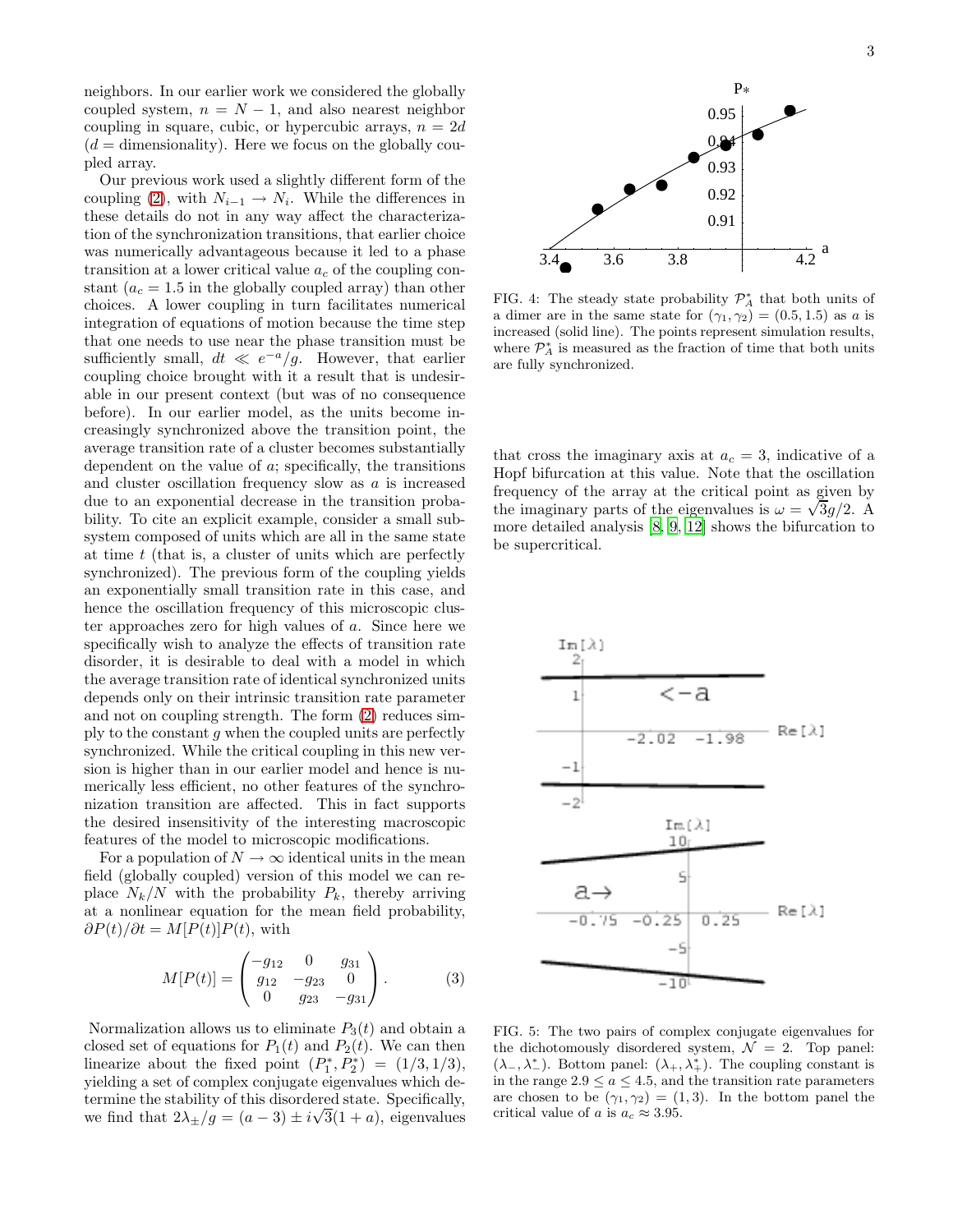### <span id="page-3-0"></span>III. DIMER

Consider first the simplest "disordered array," namely, a mutually coupled dimer where one unit is characterized by  $g = \gamma_1$  and the other by  $g = \gamma_2$ . In terms of the states (phases)  $S_1$  and  $S_2$  of units 1 and 2, there are 9 possible dimer states,  $(S_1, S_2) = (1, 1), (1, 2), \ldots, (3, 3)$ , but it is not necessary to seek the ensemble distributions for all of these states in order to decide whether or not the two units are synchronized. We can directly write an exact reduced linear evolution equation for the 3 states A, B, and C, where A corresponds to any situation where both units are in the same state [that is,  $(S_1, S_2) = (1, 1), (2, 2),$  and  $(3, 3)$ , state B corresponds to a situation where unit 1 is one state "ahead"  $[(S_1, S_2) = (2, 1), (3, 2),$  and  $(1, 3)],$ and state C corresponds to a situation where unit 2 is one state "ahead"  $[(S_1, S_2) = (1, 2), (2, 3), \text{ and } (3, 1)].$ The evolution equation for these states is the closed linear set

<span id="page-3-1"></span>
$$
\partial \mathcal{P}(t) / \partial t = \mathcal{AP}(t),\tag{4}
$$

with  $P(t)$  the time dependent probability column vector  $(\mathcal{P}_A(t) \mathcal{P}_B(t) \mathcal{P}_C(t))^T$  and

$$
\mathcal{A} = \begin{pmatrix} -\gamma_1 - \gamma_2 & b\gamma_2 & b\gamma_1 \\ \gamma_1 & -b^{-1}\gamma_1 - b\gamma_2 & b^{-1}\gamma_2 \\ \gamma_2 & b^{-1}\gamma_1 & -b\gamma_1 - b^{-1}\gamma_2 \end{pmatrix}, \quad (5)
$$

and where we have introduced the abbreviation

$$
b \equiv e^a. \tag{6}
$$

This evolution equation is easy to derive from the definition of the coupling, Eq. [\(2\)](#page-1-2). For example, when the system is in state  $A$ , it can either go to state  $B$ , which happens when unit 1 jumps ahead with transition rate  $\gamma_1$ , or it can go to state C, which happens when unit 2 jumps ahead with transition rate  $\gamma_2$ . Similarly, when the system is in state  $B$ , it can either jump to state  $A$  (when the lagging unit transitions forward) with transition rate  $b\gamma_2$  or jump to state C (when the leading unit transitions forward) with transition rate  $b^{-1}\gamma_1$ .

With normalization, Eq. [\(4\)](#page-3-1) becomes a 2-dimensional equation having steady state solution

<span id="page-3-2"></span>
$$
\mathcal{P}_A^* = \frac{b(\gamma_1^2 + b^2\gamma_1\gamma_2 + \gamma_2^2)}{(1 + b + b^2)(\gamma_1^2 + \gamma_2^2) + (2 + b^3)\gamma_1\gamma_2},
$$
\n
$$
\mathcal{P}_B^* = \frac{b^2\gamma_1^2 + \gamma_2(\gamma_1 + \gamma_2)}{(1 + b + b^2)(\gamma_1^2 + \gamma_2^2) + (2 + b^3)\gamma_1\gamma_2}.
$$
\n(7)

The eigenvalues of the two-dimensional matrix obtained from  $A$  after implementing normalization have negative real parts for all positive values of the parameters  $a, \gamma_1$ , and  $\gamma_2$ , indicating that the fixed points given by Eq. [\(7\)](#page-3-2) are stable. Hence, the system asymptotically tends to this steady state solution. We are particularly interested in  $\mathcal{P}_{A}^{*}$ , the probablity for the system to be synchronized. In terms of the single relative width parameter



<span id="page-3-4"></span>FIG. 6: (Color online) Upper panel: Stability boundary for the dichotomously disordered system. The contour  $\text{Re}\lambda_+ = 0$ is plotted in  $(\gamma_1, \gamma_2, a)$  space. This contour indicates the critical point, where the Hopf bifurcation occurs and the disordered solution becomes unstable. The region above the contour represents the synchronized phase. Lower panel: Stability boundary in terms of relative width parameter.

width/mean,

<span id="page-3-3"></span>
$$
\mu \equiv \frac{2(\gamma_1 - \gamma_2)}{(\gamma_1 + \gamma_2)}\tag{8}
$$

 $(-2 \leq \mu \leq 2)$ , this probability is

$$
\mathcal{P}_A^* = \frac{b}{(2+b)} \left( \frac{1 + \mu^2 \frac{(2-b^2)}{4(2+b^2)}}{1 + \mu^2 \frac{b(2+2b-b^2)}{4(2+b^2)(2+b)}} \right). \tag{9}
$$

The probability of synchronization for a dimer of identical units  $(\mu = 0)$  is thus  $\mathcal{P}_A^* = b/(2 + b) = e^a/(2 + e^a)$ ,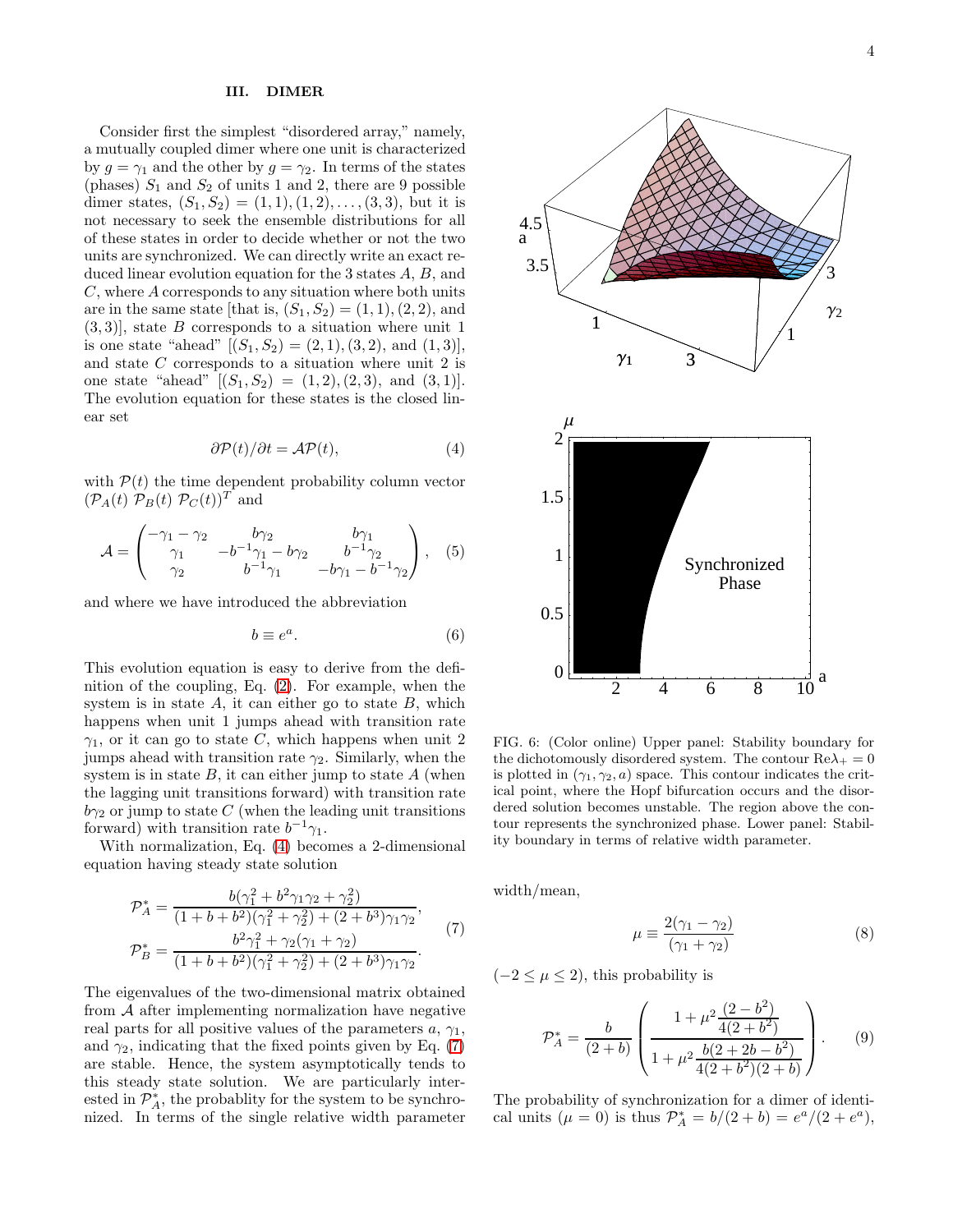which increases with increasing coupling. This is the maximal syncrhonization; it is easy to ascertain that  $\mathcal{P}_A^*$ decreases with increasing  $\mu^2$ , as one would anticipate. The full behavior of  $\mathcal{P}_{A}^{*}$  as a function of the various parameters is shown in Figs. [2](#page-1-3)[-4.](#page-2-0) The gradual increase in synchronization probability with increasing coupling turns into a sharp transition as a function of a in the infinite systems to be considered below. The decreased synchronization probability when the frequencies of the two units become more dissimilar (increasing  $\mu$ ) will also be reflected in the dependence of the critical coupling on transition rate parameter disorder.

## <span id="page-4-0"></span>IV. N DIFFERENT TRANSITION RATES

Next we consider globally coupled arrays of oscillators that can have one of  $N$  different transition rate parameters,  $g = \gamma_u$ ,  $u = 1, ..., \mathcal{N}$ . To arrive at a closed set of mean field equations for the probabilities we again go to the limit of an infinite number of oscillators,  $N \to \infty$ . However, we must do so while preserving a finite density of each of the  $\mathcal N$  types of oscillators. The probability vector is now  $3\mathcal{N}$ -dimensional,  $P(t) = (P_{1,\gamma_1} P_{2,\gamma_1} P_{3,\gamma_1} \cdots P_{1,\gamma_N} P_{2,\gamma_N} P_{3,\gamma_N})^T$ . The added subscript on the components of  $P(t)$  keeps track of the transition rate parameter. Explicitly, the component  $P_{i,\gamma_u}$  is the probability that a unit with transition rate parameter  $g = \gamma_u$  is in state *i*. The mean field evolution for the probability vector is the set of coupled nonlinear differential equations  $\partial P(t)/\partial t = M_{\mathcal{N}}[P(t)]P(t)$ , with

$$
M_{\mathcal{N}}[P(t)] = \begin{pmatrix} \mathcal{M}_{\gamma_1} & 0 & \dots & 0 \\ 0 & \mathcal{M}_{\gamma_2} & \dots & 0 \\ \vdots & \vdots & \vdots & \vdots \\ 0 & \dots & 0 & \mathcal{M}_{\gamma_{\mathcal{N}}} \end{pmatrix} . \tag{10}
$$

Here

$$
\mathcal{M}_{\gamma_u} = \begin{pmatrix} -g_{12}(\gamma_u) & 0 & g_{31}(\gamma_u) \\ g_{12}(\gamma_u) & -g_{23}(\gamma_u) & 0 \\ 0 & g_{23}(\gamma_u) & -g_{31}(\gamma_u) \end{pmatrix}, \qquad (11)
$$

and

$$
g_{ij}(\gamma_u) = \gamma_u \exp\left[a \sum_{k=1}^{N} \varphi(\gamma_k) (P_{j,\gamma_k} - P_{i-1,\gamma_k})\right] \delta_{j,i+1}.
$$
\n(12)

The function  $\varphi(\gamma_k)$  is the fraction of units which have a transition rate parameter  $g = \gamma_k$ .

As before, probability normalization allows us to reduce this to a system of  $2\mathcal{N}$  coupled ordinary differential equations. It is interesting to compare this setup with that of the original Kuramoto problem with noise, where a continuous frequency distribution is introduced and the governing equation is a nonlinear partial differential equation [the Fokker-Planck equation for the density  $\rho(\theta,\omega,t)$  [\[13\]](#page-11-0). The discretization of phase in our model



<span id="page-4-2"></span>FIG. 7: Upper panel: Critical coupling  $a_c$  as a function of  $\mu$ for a dichotomous  $(\mathcal{N} = 2)$  array of globally coupled oscillators. The two curves represent the exact relationship (lower curve) and the small  $\mu$  approximation (upper curve), respectively. Lower panel: The frequency of synchronous oscillation at the transition point. Lower curve is the approximation as predicted by  $\text{Im}\lambda_+$ , upper curve is the exact result.

results instead in a set of  $2\mathcal{N}$  coupled nonlinear ordinary differential equations.

While it is nevertheless still difficult to solve these equations even for small  $N$ , we can linearize about the disordered state  $P(t) = (1/3 \ 1/3 \ \dots \ 1/3)^T$  and arrive at a $2\mathcal{N}\times2\mathcal{N}$ Jacobian of the block matrix form

<span id="page-4-1"></span>
$$
J = \begin{pmatrix} \mathcal{J}_1(\gamma_1) & \mathcal{J}_2(\gamma_1) & \mathcal{J}_2(\gamma_1) & \dots & \mathcal{J}_2(\gamma_1) \\ \mathcal{J}_2(\gamma_2) & \mathcal{J}_1(\gamma_2) & \mathcal{J}_2(\gamma_2) & \dots & \mathcal{J}_2(\gamma_2) \\ \vdots & \vdots & \vdots & \vdots & \vdots \\ \mathcal{J}_2(\gamma_N) & \mathcal{J}_2(\gamma_N) & \dots & \mathcal{J}_2(\gamma_N) & \mathcal{J}_1(\gamma_N) \end{pmatrix} .
$$
\n(13)

The blocks  $\mathcal{J}_1(q)$  and  $\mathcal{J}_2(q)$  are given by:

$$
\mathcal{J}_1(g) = \begin{pmatrix} -2g & -g - ag/N \\ g + ag/N & -g + ag/N \end{pmatrix}
$$
 (14)

and

$$
\mathcal{J}_2(g) = \begin{pmatrix} 0 & -ag/N \\ ag/N & ag/N \end{pmatrix}.
$$
 (15)

While we explore this in more detail below only for small  $\mathcal N$ , we note that in general the Jacobian [\(13\)](#page-4-1) has  $\mathcal N$  pairs of complex conjugate eigenvalues, only one pair of which seems to have a real part that becomes positive with increasing coupling constant a. This implies that there is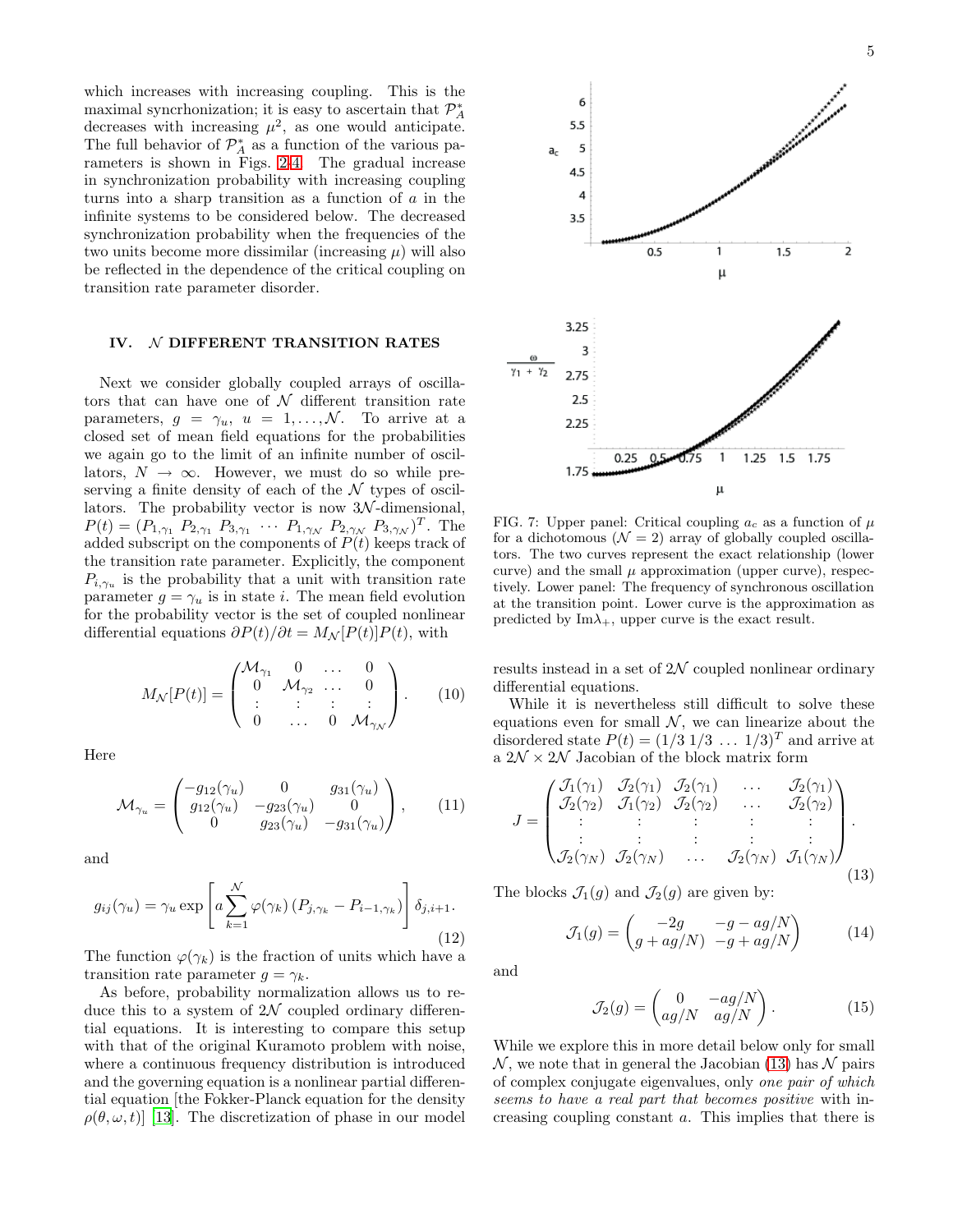a single transition to synchrony even in the presence of the transition rate disorder that we have introduced here. We go on to confirm this behavior for  $\mathcal{N} = 2, 3,$  and 4.

### A. Two transition rate parameters

For the  $\mathcal{N} = 2$  case, the four eigenvalues  $(\lambda_+, \lambda^*, \lambda_-, \lambda^*)$  of the Jacobian can be determined analytically. We find

<span id="page-5-0"></span>
$$
\frac{\text{Re}\lambda_{\pm}}{\gamma_1 + \gamma_2} = \frac{1}{8} \left[ a - 6 \pm B(a, \mu) \cos(C(a, \mu)) \right],
$$
  
\n
$$
\frac{\text{Im}\lambda_{\pm}}{\gamma_1 + \gamma_2} = \frac{1}{8} \left[ \sqrt{3}(a+2) \pm B(a, \mu) \sin(C(a, \mu)) \right],
$$
\n(16)

where

$$
B(a,\mu) \equiv \sqrt{2} \left[ a^4 - 6a^2 \mu^2 + 3\mu^4 (a^2 + 3) \right]^{1/4},
$$
  
\n
$$
C(a,\mu) \equiv \frac{1}{2} \tan^{-1} \left( \frac{-\sqrt{3}(a^2 - (a+3)\mu^2)}{a^2 + 3(a-1)\mu^2} \right).
$$
\n(17)

Aside from an overall factor  $(\gamma_1 + \gamma_2)$ , Eqs. [\(16\)](#page-5-0) depend only on the relative width variable as defined in Eq. [\(8\)](#page-3-3), and therefore the critical coupling  $a_c$  depends only on  $\mu$ . As illustrated in Fig. [5,](#page-2-1) one pair of eigenvalues crosses the imaginary axis at a critical value  $a = a_c$ , but the other pair shows no qualitative change as  $a$  is varied. While this figure shows only the particular transition rate parameter values  $(\gamma_1, \gamma_2) = (1, 3)$ , the qualitative features of these eigenvalues remain similar for the entire range of positive parameters. The upper panel of Fig. [6](#page-3-4) depicts the contour  $\text{Re}\lambda_+ = 0$  in  $(\gamma_1, \gamma_2, a)$  space; this contour represents the critical surface and thus separates the synchronous and disordered phases.

The critical coupling is the value of a at which  $\text{Re}\lambda_+$  = 0 (Re $\lambda$ <sub>-</sub> does not vanish for any a). It is easy to ascertain that Im $\lambda_+$  does not vanish at  $a_c$ , so that the critical point is a Hopf bifurcation. Furthermore, it is clear from Eq. [\(16\)](#page-5-0) that  $a_c$  depends only on the relative width parameter  $\mu$ , and it is also straightforward to establish that  $a_c$  increases with increasing  $\mu$ , that is, a stronger coupling is necessary to overcome increasingly different values of  $\gamma_1$  and  $\gamma_2$  (see lower panel of Fig. [6\)](#page-3-4). Note, however, that the dependence on  $\mu$  implies that it is not just the difference in transition rates but the relative difference or percent difference relative to the mean transition rate that is the determining factor in how strong the coupling must be for synchronization to occur. A small- $\mu$  expansion leads to an estimate of  $a_c$  to  $O(\mu^2)$ ,

$$
a_c \approx \frac{1}{8} \left( 12 + 3\mu^2 + \sqrt{3}\sqrt{(12 + \mu^2)(4 + 3\mu^2)} \right), \quad (18)
$$

a result that exhibits these trends explicitly. The upper panel in Fig. [7](#page-4-2) shows that this estimate is remarkably helpful even when  $\mu^2$  is not so small.

The frequency of oscillation of the synchronized system at the transition is given by  $\omega = \lim_{a \to a_c} \text{Im}\lambda_+$ . From

Eq. [\(16\)](#page-5-0) it follows that  $\omega$  depends on  $(\gamma_1 + \gamma_2)$  as well as  $\mu$ . The small- $\mu$  expansion leads to the estimate

$$
\omega = Im(\lambda_{\pm})|_{a \to a_c} \approx \frac{1}{4}\sqrt{3}(\gamma_1 + \gamma_2)(4 + \mu^2), \qquad (19)
$$

which works exceedingly well for all  $\mu$  (see Fig. [7\)](#page-4-2).

To check the predictions of our linearization procedure, we numerically solve the nonlinear  $\mathcal{N} = 2$  mean field equations. In agreement with the structure of the linearized eigenvalues, all components of  $P(t)$  synchronize to a common frequency as the phase boundary in  $(\mu, a)$ space) is crossed. Interestingly, the numerical solutions also give us insight into the amplitude of the oscillations; that is, they allow us to explore the relative "magnitude" of synchronization within the two populations. As we will see, the two populations indeed oscillate with the same frequency, but with amplitudes and "degrees of synchronization" that can be markedly different. Consider the order parameter  $r(t)$  given by

<span id="page-5-1"></span>
$$
r(t) \equiv \frac{1}{N} \left| \sum_{\nu=1}^{N} e^{i\phi_{\nu}} \right|.
$$
 (20)

Here  $\phi_{\nu}$  is the discrete phase  $2\pi(k-1)/3$  for state  $k \in$  $\{1, 2, 3\}$  at site  $\nu$ . For phase transition studies, one would likely average this quantity over time in the long time limit, and also over independent trials. For our purposes here, though, we find the time-dependent form more convenient. In the mean field case, where we solve for probabilities to be in each state, the order parameter is easily



<span id="page-5-2"></span>FIG. 8: (Color online) The components  $P_{1,\gamma_1}$  and  $P_{2,\gamma_1}$  (two lighter or brown curves), and  $P_{1,\gamma_2}$  and  $P_{2,\gamma_2}$  (two darker or blue curves), of the vector  $P(t)$  vs time for  $\gamma = 1, \ \Delta = 0.125$ , with  $a = 3.15$ , which is above the critical value  $a_c \approx 3.02$  predicted by linearization. The left inset shows the order parameter  $r(t)$  as it approaches its long-time limit. The right inset shows the frequency spectrum of a component of  $P(t)$ . The spectrum has a dominant peak near  $\omega \approx 4$ , and is expected to approach the frequency  $\omega \approx 3.5$  predicted by linearization as we approach the transition point  $a \rightarrow a_c$ .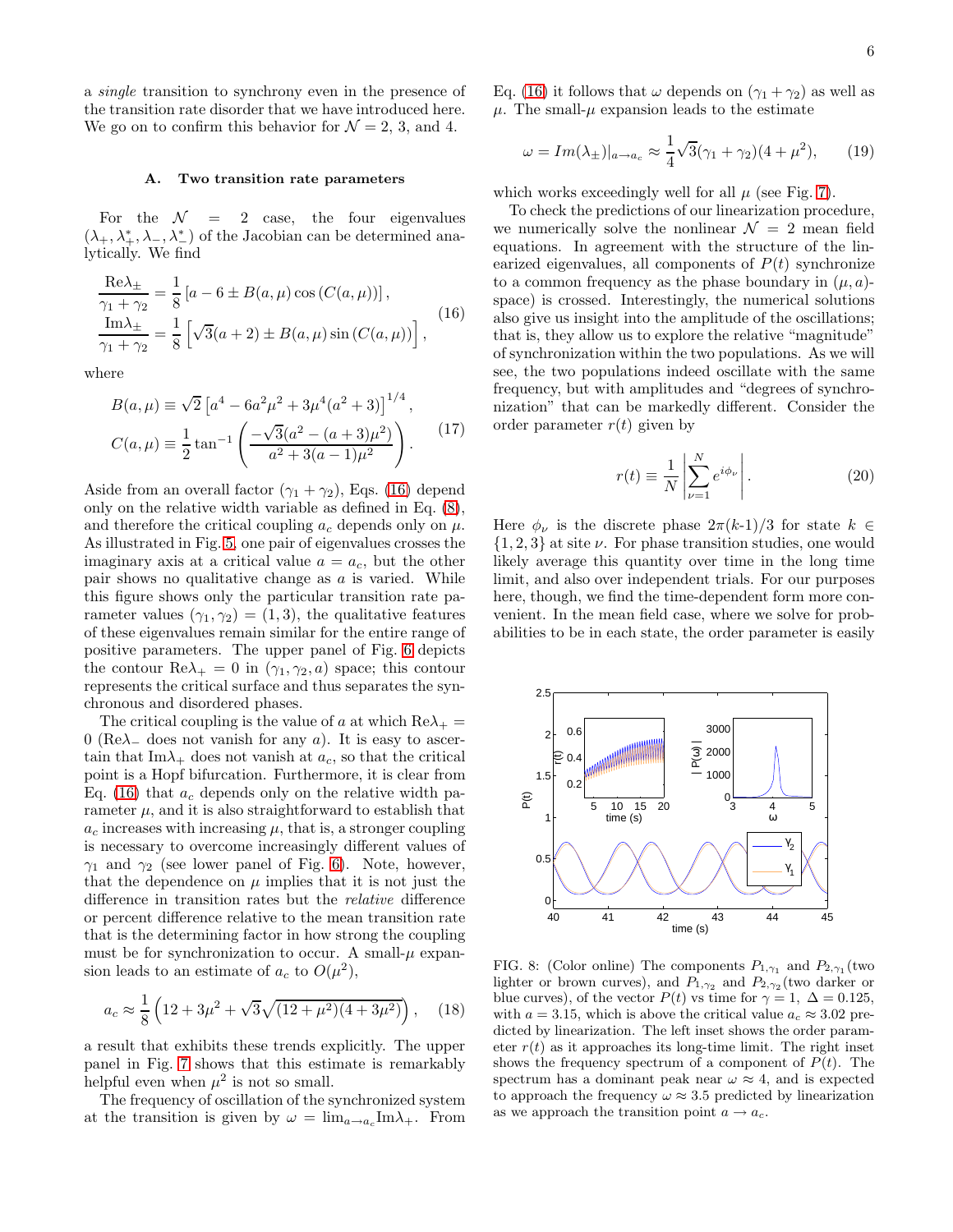

<span id="page-6-3"></span>FIG. 9: (Color online) The components  $P_{1,\gamma_1}$  and  $P_{2,\gamma_1}$  (two lighter or brown curves), and  $P_{1,\gamma_2}$  and  $P_{2,\gamma_2}$  (two darker or blue curves), of the vector  $P(t)$  vs time for  $\gamma = 1, \Delta = 0.625$ , with  $a = 3.5$ , which is above the critical value  $a_c \approx 3.39$ predicted by linearization. The left inset shows the order parameter  $r(t)$  as it approaches its long-time limit. The right inset shows the frequency spectrum of a component of  $P(t)$ . The spectrum has a dominant peak near  $\omega \approx 4.4$ , and is expected to approach the frequency  $\omega \approx 3.8$  predicted by linearization as we approach the transition point  $a \rightarrow a_c$ .



<span id="page-6-1"></span>FIG. 10: (Color online) The frequency  $\omega$  of macroscopic oscillations approaches the value predicted by linearization as  $a \rightarrow a_c$ . Here we have used  $\gamma_1 = 3.5$  and  $\gamma_2 = 4.5$  so that  $\gamma = 4$  and  $\Delta = 1$ . The critical coupling constant is  $a_c = 3.06$ . From darkest or blue to lightest or brown:  $a = 3.07, 3.10,$ 3.15, and 3.20.

calculated by writing the average in Eq. [\(20\)](#page-5-1) in terms of these probabilities rather than as a sum over sites.

In subsequent figure captions we introduce the notation  $\gamma \equiv (\gamma_1 + \gamma_2)/2$  (average transition rate parameter), and the difference  $\Delta \equiv |\gamma_2 - \gamma_1|$  (note that  $\mu = \Delta/\gamma$ ). As shown in Figs. [8](#page-5-2)[-12,](#page-6-0) the predictions of linearization accurately describe the onset of macroscopic synchronization and provide an estimation of the frequency of these oscillations near threshold (see Fig. [10\)](#page-6-1). Specifically, Figs. [8](#page-5-2)



<span id="page-6-2"></span>FIG. 11: (Color online) Time-averaged order parameter  $r$  in the long-time limit vs  $\Delta$  for the individual oscillator populations characterized respectively by the transition rate parameter  $\gamma_1$  (stars) and  $\gamma_2$  (circles), and for the entire mixed array (squares). The insets show the time evolution of the probability vector components  $P_{1,\gamma_1}$  and  $P_{2,\gamma_1}$  (lighter or brown curves) and  $P_{1,\gamma_2}$  and  $P_{2,\gamma_2}$  (darker or blue curves) for widths 0.05 (upper inset), 0.5 (middle inset), and 0.9 (lower inset). Some of the curves are not visible because they are so perfectly superimposed. While the degree of synchronization varies within each population, the critical width for de-syncrhonization is the same for both, as predicted by linearization. The coupling constant for all cases is  $a = 3.2$  and the average transition rate parameter  $\gamma = 1.5$ .



<span id="page-6-0"></span>FIG. 12: (Color online) Same as Fig. [11](#page-6-2) but with  $\gamma = 3.5$  and widths 0.1 (upper inset), 1.3 (middle), and 1.8 (lower).

and [9](#page-6-3) show the macroscopic oscillations for coupling a above threshold. All the oscillators, regardless of their intrinsic transition rate parameter, oscillate exactly in phase, but the degree of synchronization is greater in the population with the larger  $\gamma_i$  (here  $\gamma_2$ ), as evidenced by the unequal amplitude of the components of  $P(t)$  for the two populations. The "greater degree of synchronization" is also apparent in the order parameter  $r(t)$  shown in the insets, which is larger for the oscillators with the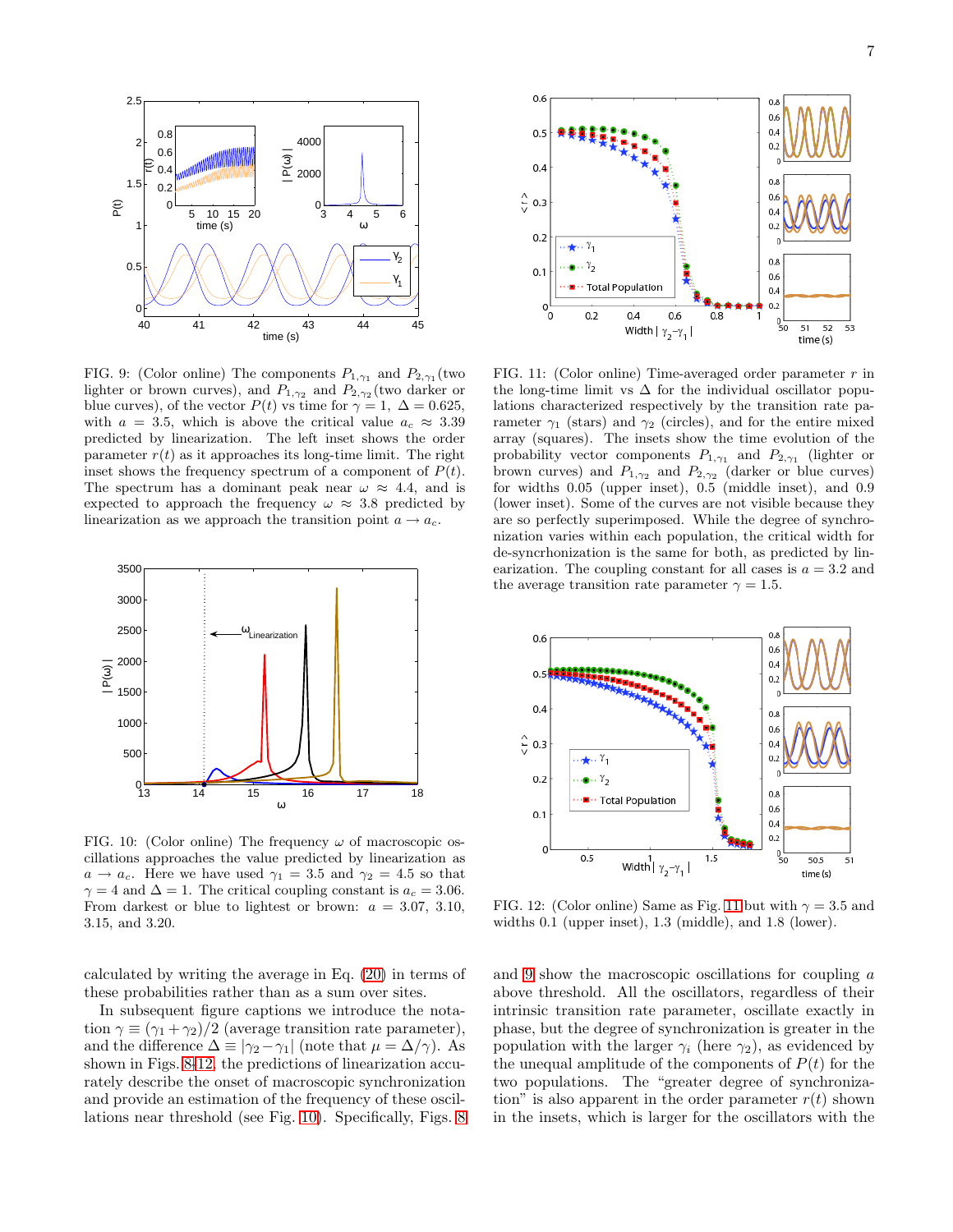higher intrinsic transition rate. These results support the notion that populations with higher transition rate parameters in some sense synchronize more readily. The figures also show the frequency spectrum of any component of  $P(t)$ . The peak occurs at the frequency of oscillation of the synchronized array. As  $a \rightarrow a_c$  this frequency approaches the value  $\text{Im}\lambda_+$  predicted by linearization, as shown in Fig. [10.](#page-6-1)

Figures [11](#page-6-2) and [12](#page-6-0) illustrate the sudden desynchronization (at fixed a and  $\gamma$ ) accompanying an increase in the difference  $\Delta$ . This behavior is reminscent of that of the original Kuramoto oscillators, which become disordered as the width of the frequency distribution characterizing the population exceeds some critical value. The insets show the components of  $P(t)$  and confirm that both populations undergo the de-syncrhonization transition at the same critical value of the difference ∆. Comparing the two figures, we see that the system with a higher average transition rate parameter (Fig. [12\)](#page-6-0) can withstand a larger difference  $\Delta$  before desyncrhonization, again confirming our earlier observations.

One last point to consider is the relation between the frequency of oscillation of the synchronized array above  $a<sub>c</sub>$  and the frequencies of oscillation of the two populations if they were decoupled from one another. As coupling increases, the oscillation frequency  $\omega$  moves closer to that of the population with the lower transition rate parameter. This is illustrated in Fig. [13](#page-7-0) for the same parameters used in Fig. [10.](#page-6-1)

Finally, a visually helpful illustration of these behaviors is obtained via a direct simulation of an array with a dichotomous population of oscillators. Since our os-



<span id="page-7-0"></span>FIG. 13: (Color online) Frequency spectra of the numerical solutions to the mean field equations  $(\mathcal{N} = 2)$  show that above critical coupling,  $a = 3.2 > a_c = 3.06$ , synchronization occurs at a frequency closer to the lower of the two population frequencies. Top left inset:  $P_{1,\gamma_1=3.5}$  and  $P_{1,\gamma=4.5}$  when all units are globally coupled. Bottom right inset: the same curves for populations that are uncoupled from one another (but still globally coupled within each population).



<span id="page-7-1"></span>FIG. 14: (Color online) Long-time snapshots of a globally coupled system above and below threshold. In both cases,  $(\gamma_1, \gamma_2) = (0.5, 1.5)$ . On the left,  $a = 3.5 < a_c$  while on the right,  $a = 4.1 > a_c$ . In both cases, all units are globally coupled. For visualization purposes, the plot is arranged so that population  $\gamma_1$  consists of the first 2500 units (the top), while population  $\gamma_2$  consists of the second 2500 units (the bottom). Global synchrony emerges for  $a > a_c$ . In addition, the population with the higher transition rate parameter is more synchronized.

cillators are globally (all-to-all) coupled, the notion of a spatial distribution is moot, and for visulatization purposes we are free to arrange the populations in any way we wish. In Fig. [14](#page-7-1) we display an equal number of  $\gamma_1$ and  $\gamma_2$  oscillators and arrange the total polulation of  $N = 5000$  so that the first 2500 have transition rate parameter  $\gamma_1$  and the remaining 2500 have transition rate parameter  $\gamma_2$ . In this simulation we have chosen  $\gamma_1 = 0.5$ and  $\gamma_2 = 1.5$ , so that  $\gamma = \Delta = 1$ . Although  $N = 5000$ is not infinite, it is large enough for this array to behave as predicted by our mean field theory. The left panel shows snapshots of the phases (each phase is indicated by a different color) when  $a < a_c$  and the phases are random. The right panel shows the synchronized array when  $a > a_c$ . Clearly, all units are synchronized in the right panel, but the population with the higher transition rate parameter (lower half) shows a higher degree of synchronization (higher  $P(t)$ ) as indicated by the intensity of the colors or the gray scale.

# **B.**  $\mathcal{N} = 3$  and  $\mathcal{N} = 4$

We can carry out this analysis, albeit not analytically (at least in practice), for any  $N$ . We have explored the cases  $\mathcal{N} = 3$  and 4. In both cases there appears to be only one pair of eigenvalues whose real parts can become positive, suggesting that synchronization occurs all at once and not in one population at a time (Figs. [15](#page-8-1) and [16\)](#page-9-0). This occurs no matter the distribution of the 3 or 4 transition rate parameters. For example, in the  $\mathcal{N}=4$  case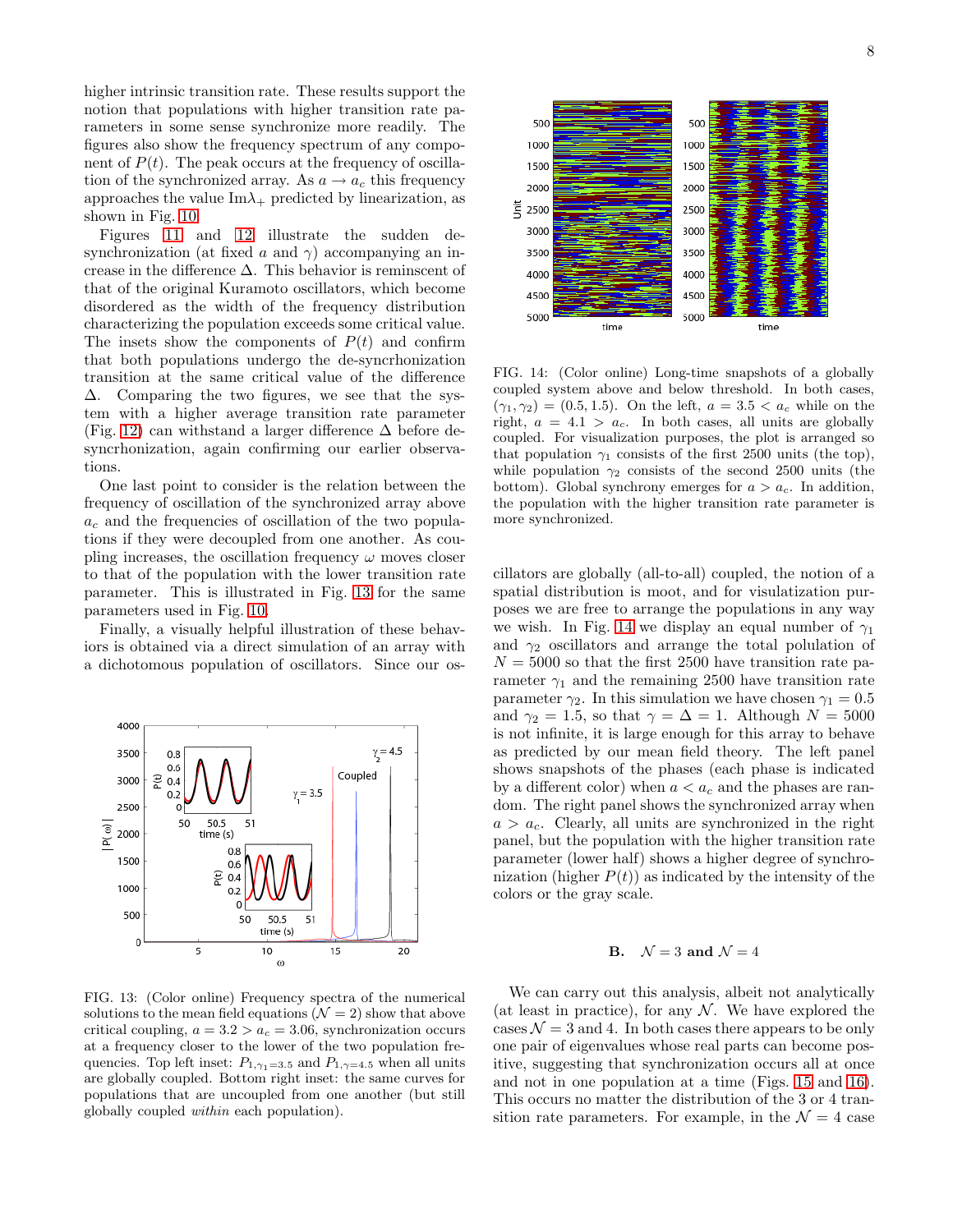

<span id="page-8-1"></span>FIG. 15:  $\mathcal{N} = 3$  case: The three pairs of complex conjugate eigenvalues are plotted in the complex plane for  $2.9 \le a \le 4.5$ . The transition rate parameters are chosen to be  $(\gamma_1, \gamma_2, \gamma_3)$  =  $(1, 2, 3)$ . In the bottom panel the critical value of a is  $a_c \approx 3.6$ .

we have compared in some detail the cases where the four transition rates are equidistant and where they are pairwise much closer than the separation between the highest and lowest. In both cases there is a single transition to synchrony, albeit not at exactly the same value of  $a_c$ , indicating a more complex dependence on the transition rate parameter distribution than just via its mean and width. Furthermore, the basic trends of the dichotomous case broadly carry over, mainly in that the critical value  $a<sub>c</sub>$  increases when the width of the distribution increases relative to the mean (as one would expect). On the other hand, the inclusion of more transition rates within a given range leads to a lowering of the critical coupling. Thus, for example, the mean transition rate  $\gamma$  and the width

 $\Delta$  are the same in the cases shown in Figs. [5](#page-2-1) and [15](#page-8-1)  $(\gamma = \Delta = 2)$ , and yet  $a_c$  is higher in the former (3.95 for  $\mathcal{N} = 2$ ) than in the latter (3.6 for  $\mathcal{N} = 3$ ). Still, the mean and width of the distribution provide a rough qualitative assesment of the behavior, particularly for the case of a uniform distribution, which we study below.

# <span id="page-8-0"></span>V. UNIFORM DISTRIBUTION OF TRANSITION RATE PARAMETERS

We now turn to globally coupled arrays where the transition rate parameter  $g$  for each unit is chosen from a uniform distribution over a finite interval,  $\varphi(q)$ . While it is difficult to make direct analytical progress in this general case, the earlier dimer analysis and the arrays of  $\mathcal{N} = 2, 3, 4$  different populations of units provide a framework for understanding the properties of these more general systems. In particular, the earlier results suggest that this "more disordered" system may also display a single transition to synchronization. To explore these and other features in more detail, we simulate  $N = 5000$ globally connected units characterized by the transition rate parameter distribution  $\varphi(q)$ , and we make several observations. Firstly, we do observe a single transition to macroscopic synchronization. Secondly, as suggested by the dichotomous case, synchronization appears more readily (that is, for a lower value of  $a$ ) if the distribution  $\phi(g)$  has a larger mean and smaller width. When the mean and width are varied independently, the qualitative trends from the dichotomous case are observed here as well. Thirdly, while synchronization in this system is again governed primarily by the mean and width of the distribution  $\varphi(g)$ , the critical value  $a_c$  is considerably lower than that of the finite  $N$  systems with the same mean and width (as expected).

Two examples of our simulation results are shown in Figs. [17](#page-9-1) and [18.](#page-9-2) In Fig. [17](#page-9-1) we present the first two components of the 3-dimensional vector  $P(t)$  whose components  $P_i(t)$  represent the probability that all units of the entire synchronized array are in state i. The probabilities  $P_1(t)$  and  $P_2(t)$  oscillate in time with essentially constant amplitude and a constant relative phase, indicating global synchronization. The upper left inset shows the order parameter  $r(t)$  and the upper right inset the time resolved snapshot of the system, both indicating a high degree of synchronization. Note that the coupling parameter  $a = 3$  in the figure is below the critical value  $a_c = 3.2$  for the dichotomous case with the same mean and width.

Figure [18](#page-9-2) shows the steady state time-averaged order parameter r at constant a as the width of the  $\phi(g)$  distribution is increased for a fixed mean. Similar to the  $\mathcal{N}=2$ population case, synchronzation is destroyed as the width eclipses some critical value, and that value increases as the mean of the distrubtion increases. In Fig. [19](#page-10-13) we plot the data from Fig [18](#page-9-2) as a function of the relative width parameter  $\mu$ . Recalling that for the dichotomous array as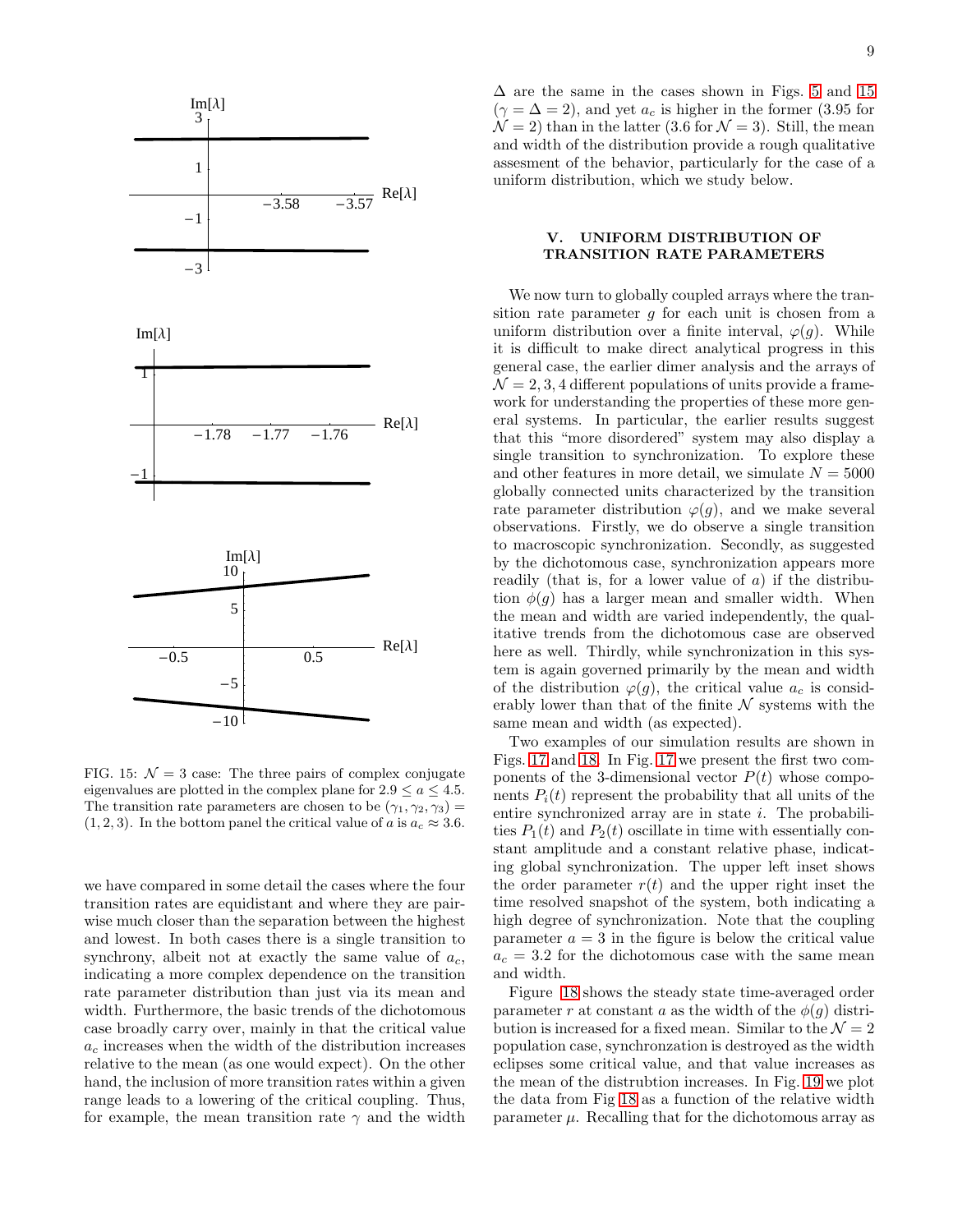







<span id="page-9-0"></span>FIG. 16:  $\mathcal{N} = 4$  case: The four pairs of complex conjugate eigenvalues are plotted in the complex plane for  $2.9 \leq$  $a \leq 4.5$ . The transition rate parameters are chosen to be  $(\gamma_1, \gamma_2, \gamma_3, \gamma_4) = (1, 2, 3, 4)$ . In the bottom panel, the critical value of a is  $a_c \approx 3.75$ .



<span id="page-9-1"></span>FIG. 17: (Color online) The probability that the synchronized array is in state 1 (lighter or brown) and state 2 (darker or blue) as a function of time for a uniform distribution  $\varphi(q)$ on the interval  $[1.5, 2.5]$  and coupling parameter  $a = 3$ . Insets show the order parameter  $r(t)$  as well as time resolved snapshots of the system.



<span id="page-9-2"></span>FIG. 18: (Color online) As the width of the  $\phi(g)$  distribution increases, a critical width is reached beyond which synchronization is destroyed. The coupling is chosen to be  $a = 3.2$ , and the four curves represent the steady state, time-averaged order parameter for distributions with different means. As the mean of the  $\phi(g)$  distribution increases, the transition to disorder occurs at a greater width. The insets at the right show the long-time behavior of an entire population of mean transition rate parameter 3.5 (corresponding to the triangle order parameter data) and widths of 0.6, 4.0, and 6.2.

well as for the dimer synchronzation at a given a depends only on  $\mu$ , we might expect that the transition point  $\mu_c$ (at constant a) is not significantly mean-dependent, even when there is a distribution of transition rate parameters. In fact, we can see that the curves approximately collapse onto one curve, indicating that the relative width  $\mu$  provides a useful control parameter for predicting synchronization. Hence, the predictions of the linearization analysis for the  $\mathcal{N} = 2$  case provides qualitatively insight into the behavior of the disordered population.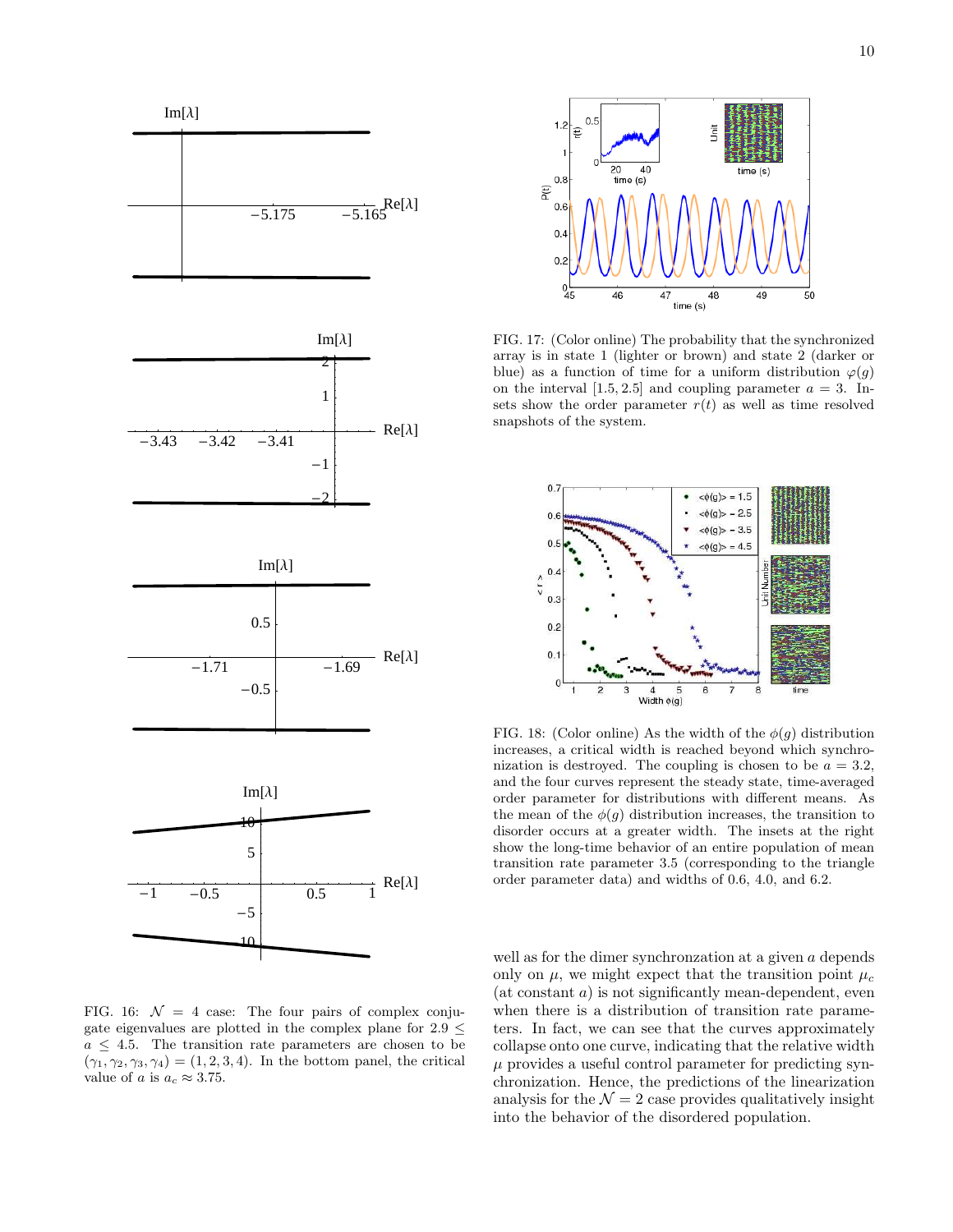

<span id="page-10-13"></span>FIG. 19: The data of Fig. [18](#page-9-2) against the relative width  $\mu$ .

### <span id="page-10-11"></span>VI. DISCUSSION

We have presented a discrete model for globally coupled stochastic nonlinear oscillators with a distribution of transition rate parameters. Our model exhibits a range of interesting dynamical behavior, much of which mimics the qualitative features of the canonical Kuramoto oscillator [\[3](#page-10-2)], but with a mathematically and numerically considerably more tractable model. Since our phase variable is discrete (whereas the phase variable in the canonical problem is continuous), a distribution of  $\mathcal N$  different transition rates in our array leads to a set of  $2\mathcal{N}$  coupled nonlinear *ordinary* differential equations instead of a single partial differential equation for the probability distributions of interest. Linearization of our model around the critical point leads to a problem which at least for small  $\mathcal N$  (specifically, for the dichotomous disorder case) becomes analytically tractable. Distributions involving a large finite number of transition rate parameters, while not easily amenable to analytic manipulation even upon linearization, reduce to a simple matrix algebra problem. For any distribution of transition rate parameters, even continuous, the model is in any case readily amenable to numerical simulation.

Our most salient conclusion is that such disordered

globally coupled arrays of oscillators, even in the face of transition rate parameter disorder, undergo a single transition to macroscopic synchronization. Furthermore, we have shown that the critical coupling  $a_c$  for synchronization depends strongly (but not exclusively) on the width  $\Delta$  and mean  $\gamma$  of the transition rate parameter distribution, specifically via the relative width  $\mu = \Delta/\gamma$ . This general feature is already apparent in the synchronization behavior of a dimer of two oscillators with transition rate parameters  $\gamma_1$  and  $\gamma_2$ . An infinite array of two populations of oscillators, one with transition rate parameter  $\gamma_1$ and the other with  $\gamma_2$ , displays a Hopf bifurcation, with  $a_c$  determined solely by  $\mu$ . While a quantitative prediction of synchronization on the basis of the relative width is not possible in all cases, it does determine qualitative aspects of the transition for more complex transition rate parameter distributions. We have explored this assertion for arrays with  $\mathcal{N} = 2$ , 3, and 4 and with a uniform distribution of transition rates over a finite interval, and expect it be appropriate for other smooth distributions as well.

A number of further avenues of investigation based on our stochastic three-state phase-coupled oscillator model are possible. For example, we could explore the effects of transition rate disorder in locally coupled arrays whose behavior we have fully characterized for identical oscillators [\[8,](#page-10-7) [9](#page-10-8)]. It would be interesting to explore the consequences of disorder in the coupling parameter a. Finally, we note that a two-state version of this model (which of course does not lead to phase synchronization as discussed here) has recently been shown to accurately capture the unique statistics of blinking quantum dots [\[14\]](#page-11-1). Such wider applicability of the model, together with its analytic and numerical tractability, clearly opens the door to a number of new directions of investigation.

#### Acknowledgments

This work was partially supported by the National Science Foundation under Grant No. PHY-0354937.

- <span id="page-10-0"></span>[1] S. H. Strogatz, Nonlinear Dynamics and Chaos (Westview Press, 1994).
- <span id="page-10-1"></span>A. T. Winfree, J. Theor. Biol. **16**, 15 (1967).
- <span id="page-10-2"></span>[3] Y. Kuramoto, *Chemical Oscillations*, *Waves*, and *Turbu*lence (Springer, Berlin, 1984).
- <span id="page-10-3"></span>[4] S. H. Strogatz, Physica D **143**, 1 (2000).
- <span id="page-10-4"></span>[5] A. Pikovsky, M. Rosenblum, J. Kurths, Synchronization: A Universal Concept in Nonlinear Science (Cambridge University Press, Cambridge, 2001).
- <span id="page-10-5"></span>[6] T. Prager, B. Naundorf, and L. Schimansky-Geier, Physica A 325, 176 (2003).
- <span id="page-10-6"></span>[7] H. Sakaguchi, S. Shinomoto, and Y. Kuramoto, Prog. Theor. Phys. 77, 1005 (1987); H. Daido, Phys. Rev. Lett.

61, 231 (1988); S. H. Strogatz and R. E. Mirollo, J. Phys. A 21, L699 (1988); idem, Physica D 31, 143 (1988); H. Hong, H. Park, and M. Choi, Phys. Rev. E 71, 054204 (2004).

- <span id="page-10-7"></span>[8] K. Wood, C. Van den Broeck, R. Kawai, and K. Lindenberg, Phys. Rev. Lett. 96, 145701 (2006).
- <span id="page-10-8"></span>[9] K. Wood, C. Van den Broeck, R. Kawai, and K. Lindenberg, Phys. Rev. E 74, 031113 (2006).
- <span id="page-10-9"></span>[10] T. Risler, J. Prost, F. J ulicher. Phys. Rev. Lett. 93, 175702 (2004).
- <span id="page-10-10"></span>[11] T. Risler, J. Prost, and F. J ulicher, Phys. Rev. E 72, 016130 (2005).
- <span id="page-10-12"></span>[12] Yu. A. Kuznetsov, *Elements of Applied Bifurcation The-*